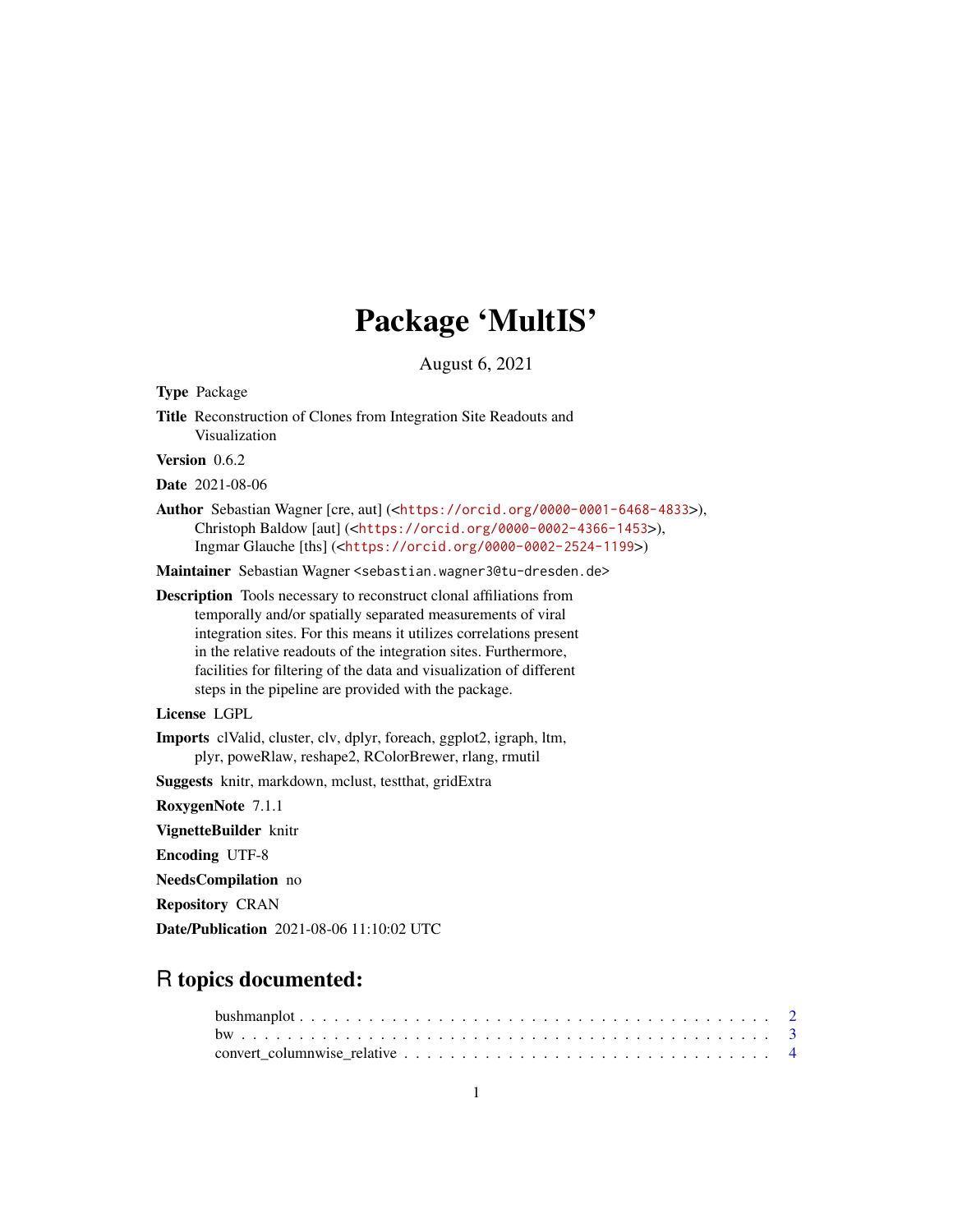### <span id="page-1-0"></span>2 bushmanplot

|       |                                                                                                                          | 4              |
|-------|--------------------------------------------------------------------------------------------------------------------------|----------------|
|       |                                                                                                                          | 5              |
|       |                                                                                                                          | 5              |
|       |                                                                                                                          | 6              |
|       |                                                                                                                          | 6              |
|       |                                                                                                                          | $\overline{7}$ |
|       |                                                                                                                          | $\tau$         |
|       |                                                                                                                          | 8              |
|       |                                                                                                                          | 8              |
|       |                                                                                                                          | 9              |
|       |                                                                                                                          | 9              |
|       |                                                                                                                          | <b>10</b>      |
|       |                                                                                                                          | 10             |
|       |                                                                                                                          | 11             |
|       |                                                                                                                          | 11             |
|       |                                                                                                                          | 12             |
|       |                                                                                                                          | 12             |
|       | $find\_best_nr\_cluster \dots \dots \dots \dots \dots \dots \dots \dots \dots \dots \dots \dots \dots \dots \dots$       | 13             |
|       |                                                                                                                          | 14             |
|       |                                                                                                                          | 15             |
|       | $lineplot\_split\_clone \dots \dots \dots \dots \dots \dots \dots \dots \dots \dots \dots \dots \dots \dots \dots \dots$ | 15             |
|       |                                                                                                                          | 16             |
|       |                                                                                                                          | 17             |
|       |                                                                                                                          | 17             |
|       |                                                                                                                          | 18             |
|       |                                                                                                                          | 18             |
|       |                                                                                                                          | 19             |
|       |                                                                                                                          | 19             |
|       |                                                                                                                          | 20             |
|       |                                                                                                                          | 21             |
| Index |                                                                                                                          | 22             |

bushmanplot *Create a stacked area plot that represents the abundance of integration sites over time.*

### Description

Create a stacked area plot that represents the abundance of integration sites over time.

### Usage

```
bushmanplot(
 readouts,
 aes = NULL,
 col = NULL,only = NULL,
```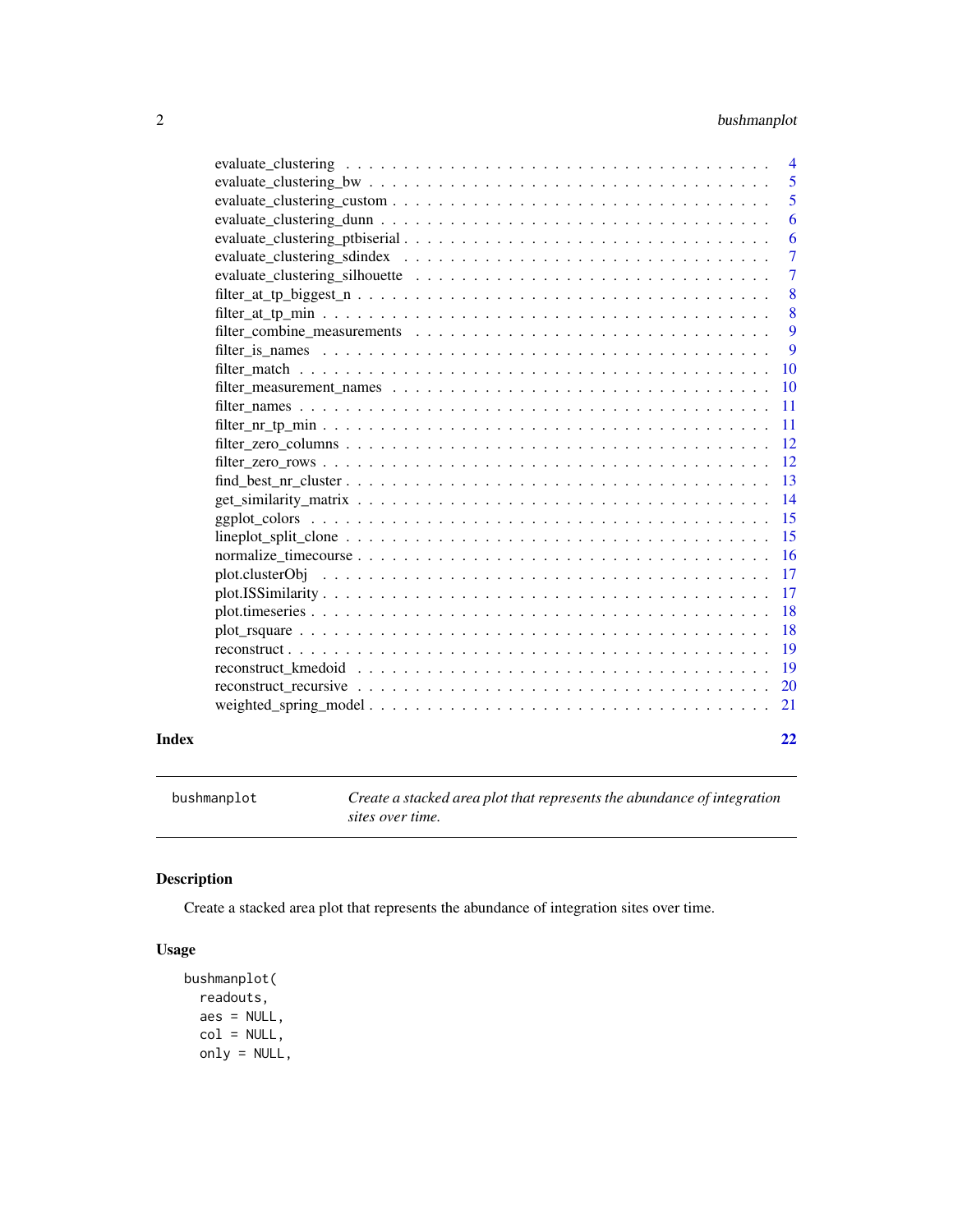```
rec = NULL,time = NULL,
```

```
facet = NULL\mathcal{L}
```
### Arguments

| readouts | The readouts of the integration sites over time.                                                                                                                                                                                                      |
|----------|-------------------------------------------------------------------------------------------------------------------------------------------------------------------------------------------------------------------------------------------------------|
| aes      | An additional 'ggplot2::aes' object, that will be used as the plots main aesthetic.<br>Note, that the 'geom_area' object overwrites some of these aesthetics. Useful if<br>you later on want to add additional elements to the plot.                  |
| col      | A color palette for integration sites that should be colored. Any integration site<br>not in this named vector will be colored 'gray50'. This takes precedence over<br>'only' and 'rec'.                                                              |
| only     | A list of integration sites that should be colored with the default ggplot2 color<br>palette. Any other integration site is colored 'gray50'. Takes precedence over<br>'rec'.                                                                         |
| rec      | A matrix containing the columns "IS" and "Clone". Integration sites will be<br>colored by the clone they belong to. The colors for the clones are the default<br>ggplot2 ones.                                                                        |
| time     | A function that extracts the time component from the measurement ( <i>i.e.</i> column)-<br>names. Will be applied to the measurements.                                                                                                                |
| facet    | A function that extracts a value from the measurement names and splits the plot<br>into different facets by that values. Useful, for example if you have measure-<br>ments that are sorted for the cell type and you want to split these into facets. |

### bw *Calculate the bw index*

## Description

Calculate the bw index

### Usage

```
bw(distance, clusters, bw_balance = 1, ind_cluster = FALSE)
```
### Arguments

| distance    | Distance or Dis-Similarity Matrix                                                                                                                                                                                                                                   |
|-------------|---------------------------------------------------------------------------------------------------------------------------------------------------------------------------------------------------------------------------------------------------------------------|
| clusters    | The clustering to evaluate.                                                                                                                                                                                                                                         |
| bw_balance  | The balance $[0, 1]$ between inner cluster similarity (Compactness) and the sim-<br>ilarity between clusters (Separation). A balance value $\lt 1$ increases the impor-<br>tance of Compactness, whereas a value $> 1$ increases the importance of Separa-<br>tion. |
| ind cluster | If true, the bw value for all individual clusters is returned.                                                                                                                                                                                                      |

<span id="page-2-0"></span> $bw$  3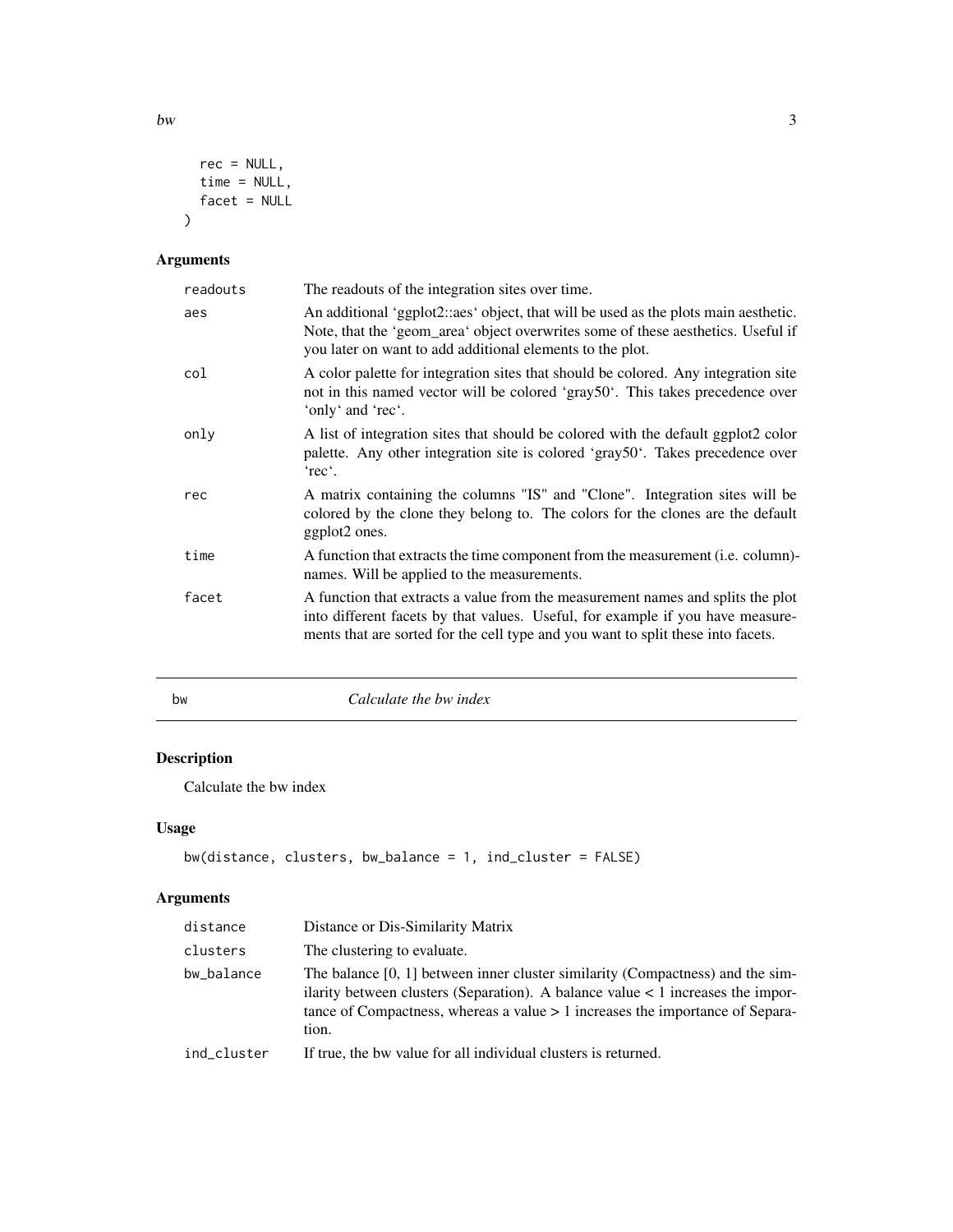<span id="page-3-0"></span>A score that describes how well the clustering fits the data.

```
convert_columnwise_relative
```
*Converts a matrix to relative abundances*

### Description

Converts a matrix to relative abundances

#### Usage

convert\_columnwise\_relative(data)

### Arguments

data A matrix of readouts that should be converted to relative abundances

### Value

The matrix with all columns in percent

evaluate\_clustering *Evaluate a clustering using the given method*

### Description

Evaluate a clustering using the given method

#### Usage

```
evaluate_clustering(readouts, clustering, sim, method, custom_eval = NULL, ...)
```

| readouts    | The readouts the clustering and similarity matrix are based on.                                                                        |
|-------------|----------------------------------------------------------------------------------------------------------------------------------------|
| clustering  | The clustering to evaluate.                                                                                                            |
| sim         | The similarity matrix, this clustering is based on.                                                                                    |
| method      | The method to evaluate the given clustering. This might be one of "silhouette".<br>"sdindex", "ptbiserial", "dunn", "bw", or "custom'. |
| custom_eval | A custom function to be run for evaluating a clustering. Only used with method<br>"custom".                                            |
| $\cdot$     | Further arguments that are passed to a custom function.                                                                                |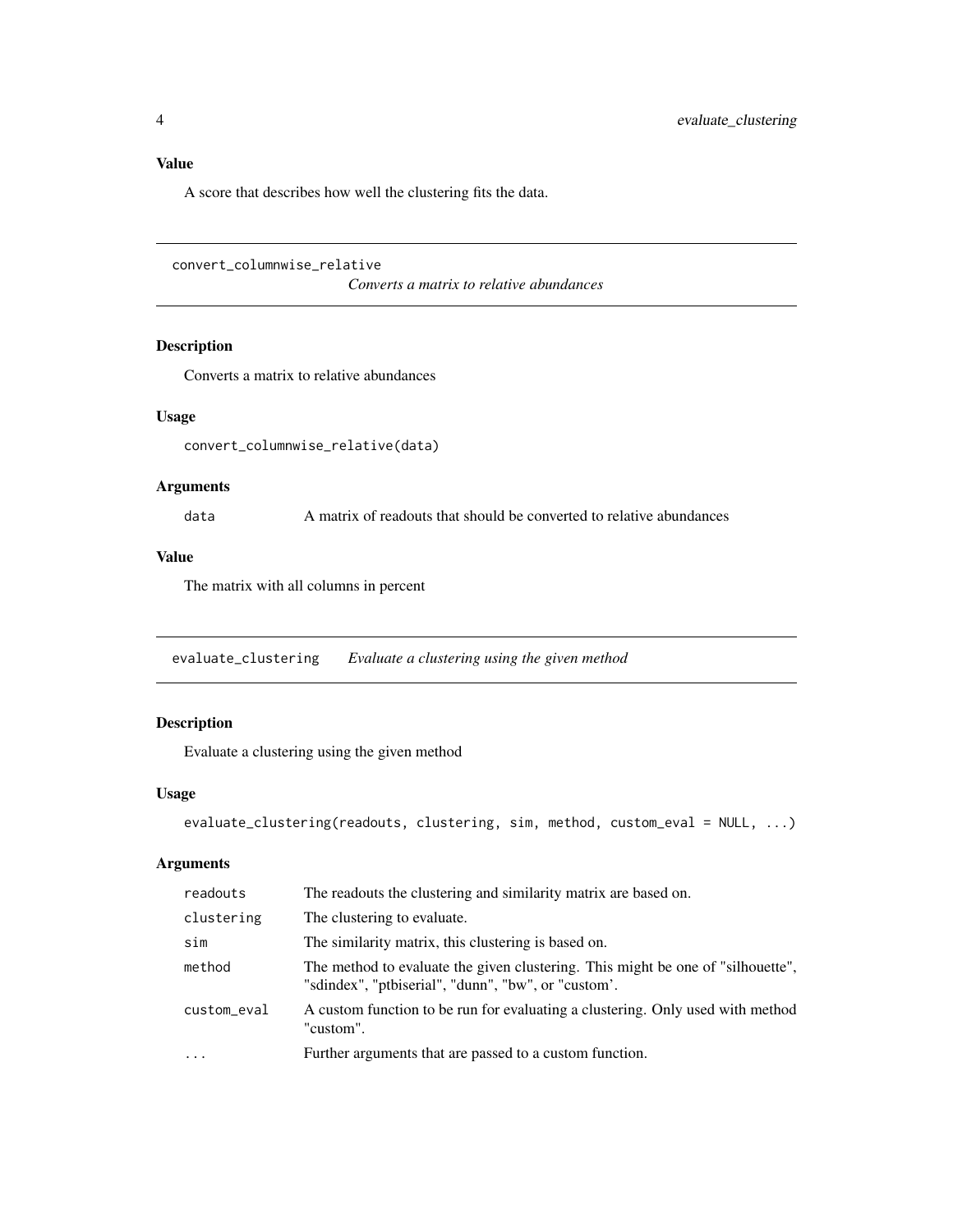<span id="page-4-0"></span>A score that describes how well the clustering fits the data.

```
evaluate_clustering_bw
```
*Evaluate a clustering using the bw index*

### Description

Evaluate a clustering using the bw index

#### Usage

```
evaluate_clustering_bw(readouts, clustering, sim, ...)
```
#### Arguments

| readouts                | The readouts the clustering and similarity matrix are based on. |
|-------------------------|-----------------------------------------------------------------|
| clustering              | The clustering to evaluate.                                     |
| sim                     | The similarity matrix, this clustering is based on.             |
| $\cdot$ $\cdot$ $\cdot$ | Further arguments that are passed to the bw function.           |

#### Value

A score that describes how well the clustering fits the data.

```
evaluate_clustering_custom
```
*Evaluate a clustering using a custom evaluation function*

### Description

Evaluate a clustering using a custom evaluation function

### Usage

```
evaluate_clustering_custom(readouts, clustering, sim, custom_eval, ...)
```

| readouts    | The readouts the clustering and similarity matrix are based on. |
|-------------|-----------------------------------------------------------------|
| clustering  | The clustering to evaluate.                                     |
| sim         | The similarity matrix, this clustering is based on.             |
| custom_eval | The custom function to be run for evaluating a clustering.      |
| .           | Further arguments that are passed to the custom function.       |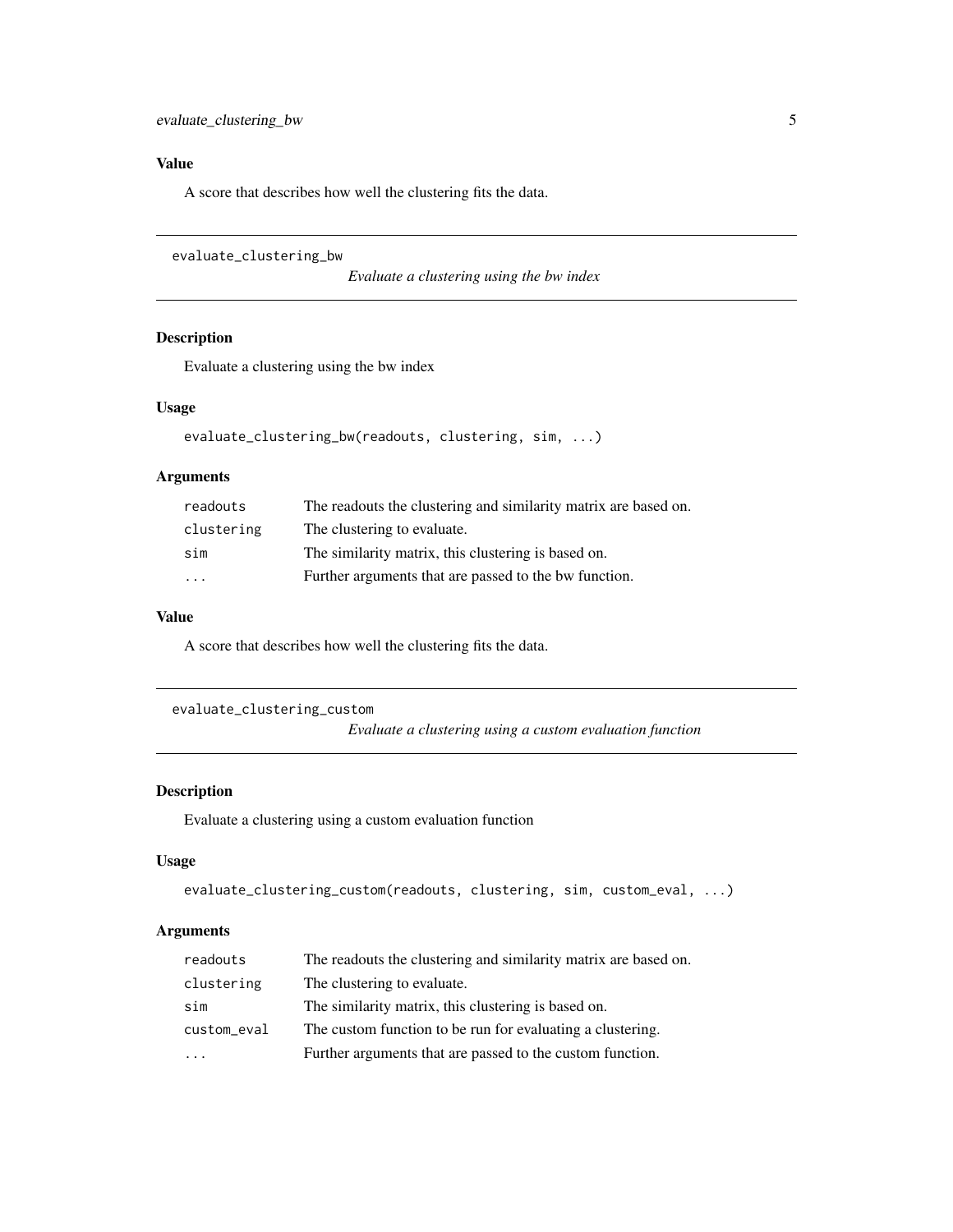<span id="page-5-0"></span>A score that describes how well the clustering fits the data.

```
evaluate_clustering_dunn
```
*Evaluate a clustering using the dunn index*

### Description

Evaluate a clustering using the dunn index

### Usage

evaluate\_clustering\_dunn(readouts, clustering, sim)

### Arguments

| readouts   | The readouts the clustering and similarity matrix are based on. |
|------------|-----------------------------------------------------------------|
| clustering | The clustering to evaluate.                                     |
| sim        | The similarity matrix, this clustering is based on.             |

#### Value

A score that describes how well the clustering fits the data.

```
evaluate_clustering_ptbiserial
                          Evaluate a clustering using the point-biserial index
```
### Description

Evaluate a clustering using the point-biserial index

#### Usage

```
evaluate_clustering_ptbiserial(readouts, clustering, sim)
```
#### Arguments

| readouts   | The readouts the clustering and similarity matrix are based on. |
|------------|-----------------------------------------------------------------|
| clustering | The clustering to evaluate.                                     |
| sim        | The similarity matrix, this clustering is based on.             |

### Value

A score that describes how well the clustering fits the data.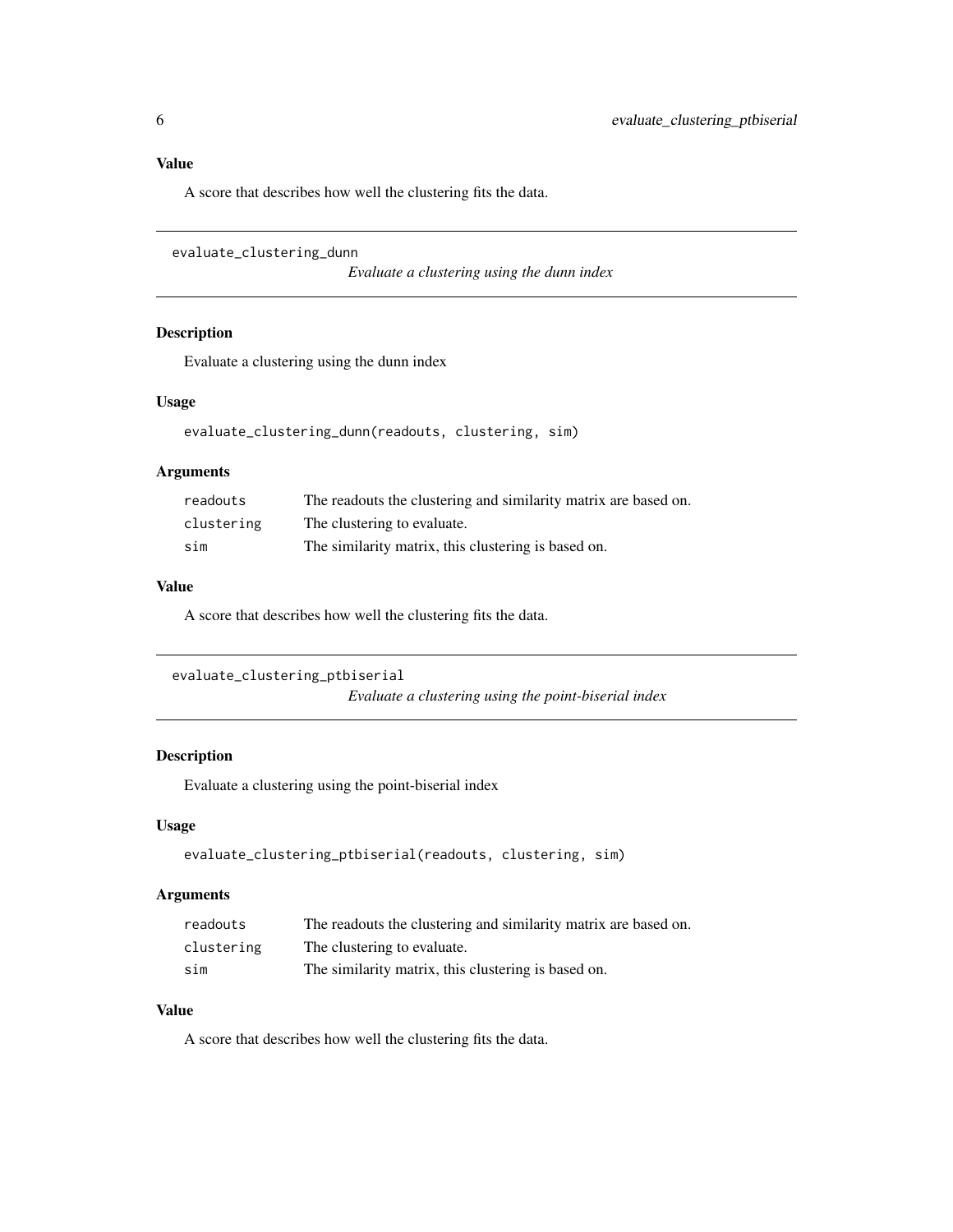<span id="page-6-0"></span>evaluate\_clustering\_sdindex

*Evaluate a clustering using the SD-index*

### Description

Evaluate a clustering using the SD-index

### Usage

evaluate\_clustering\_sdindex(readouts, clustering, sim)

### Arguments

| readouts   | The readouts the clustering and similarity matrix are based on. |
|------------|-----------------------------------------------------------------|
| clustering | The clustering to evaluate.                                     |
| sim        | The similarity matrix, this clustering is based on.             |

### Value

A score that describes how well the clustering fits the data.

```
evaluate_clustering_silhouette
                         Evaluate a clustering using the silhouette index
```
### Description

Evaluate a clustering using the silhouette index

### Usage

```
evaluate_clustering_silhouette(readouts, clustering, sim)
```
#### Arguments

| readouts   | The readouts the clustering and similarity matrix are based on. |
|------------|-----------------------------------------------------------------|
| clustering | The clustering to evaluate.                                     |
| sim        | The similarity matrix, this clustering is based on.             |

### Value

A score that describes how well the clustering fits the data.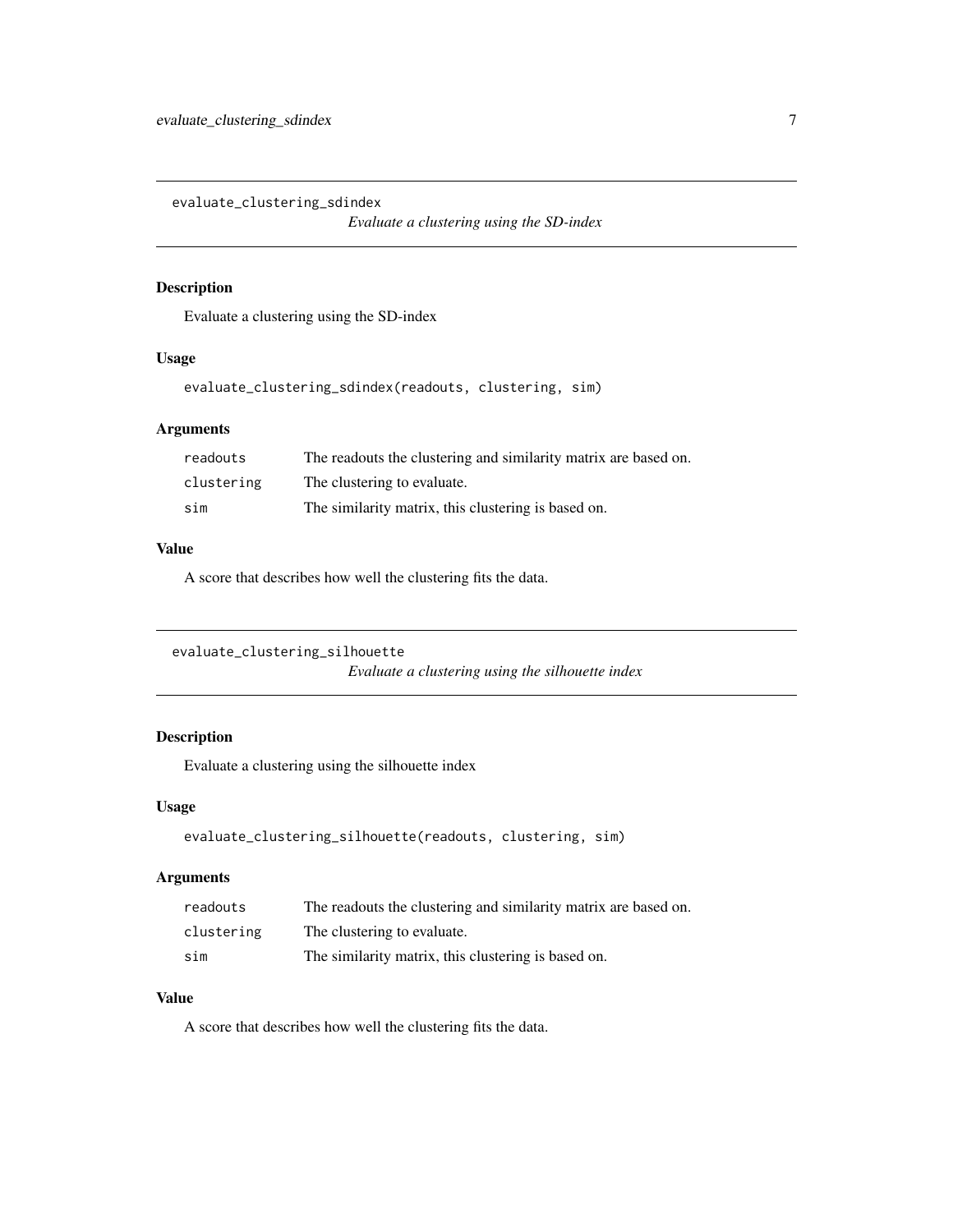```
filter_at_tp_biggest_n
```
*Filters a matrix of readouts for the n biggest IS at a certain measurement*

#### Description

Filters a matrix of readouts for the n biggest IS at a certain measurement

### Usage

filter\_at\_tp\_biggest\_n(data, at = "168", n = 50)

### Arguments

| data | The readout matrix to filter.                                                                                                                                                                   |
|------|-------------------------------------------------------------------------------------------------------------------------------------------------------------------------------------------------|
| at   | A filter for the columns/measurement. Only matching columns/measurements<br>are considered, though all will be returned.                                                                        |
| n    | The number of biggest IS to return. If 'at' matches multiple columns/measurements,<br>the 'rowSum()' over the columns/measurements will be used. For ties, more<br>than 'n' IS may be returned. |

### Value

A matrix with only the n biggest IS at the selected measurements.

| filter_at_tp_min | Filters a matrix of readouts for IS that have a minimum occurrence in |
|------------------|-----------------------------------------------------------------------|
|                  | some measurement                                                      |

### Description

Filters a matrix of readouts for IS that have a minimum occurrence in some measurement

#### Usage

filter\_at\_tp\_min(data, at =  $"168"$ , min = 0.02)

| data | The readout matrix to filter.                                                                                                                                                                             |
|------|-----------------------------------------------------------------------------------------------------------------------------------------------------------------------------------------------------------|
| at   | A filter for the columns/measurements. Only matching columns/measurements<br>are considered, though all will be returned. This is a regular expression, so<br>multiple columns/measurements may match it. |
| min  | The minimum with which an IS has to occur. This could be either absolute or<br>relative reads. If 'at' matches multiple columns/measurements, the 'rowSum()'<br>over the columns will be used.            |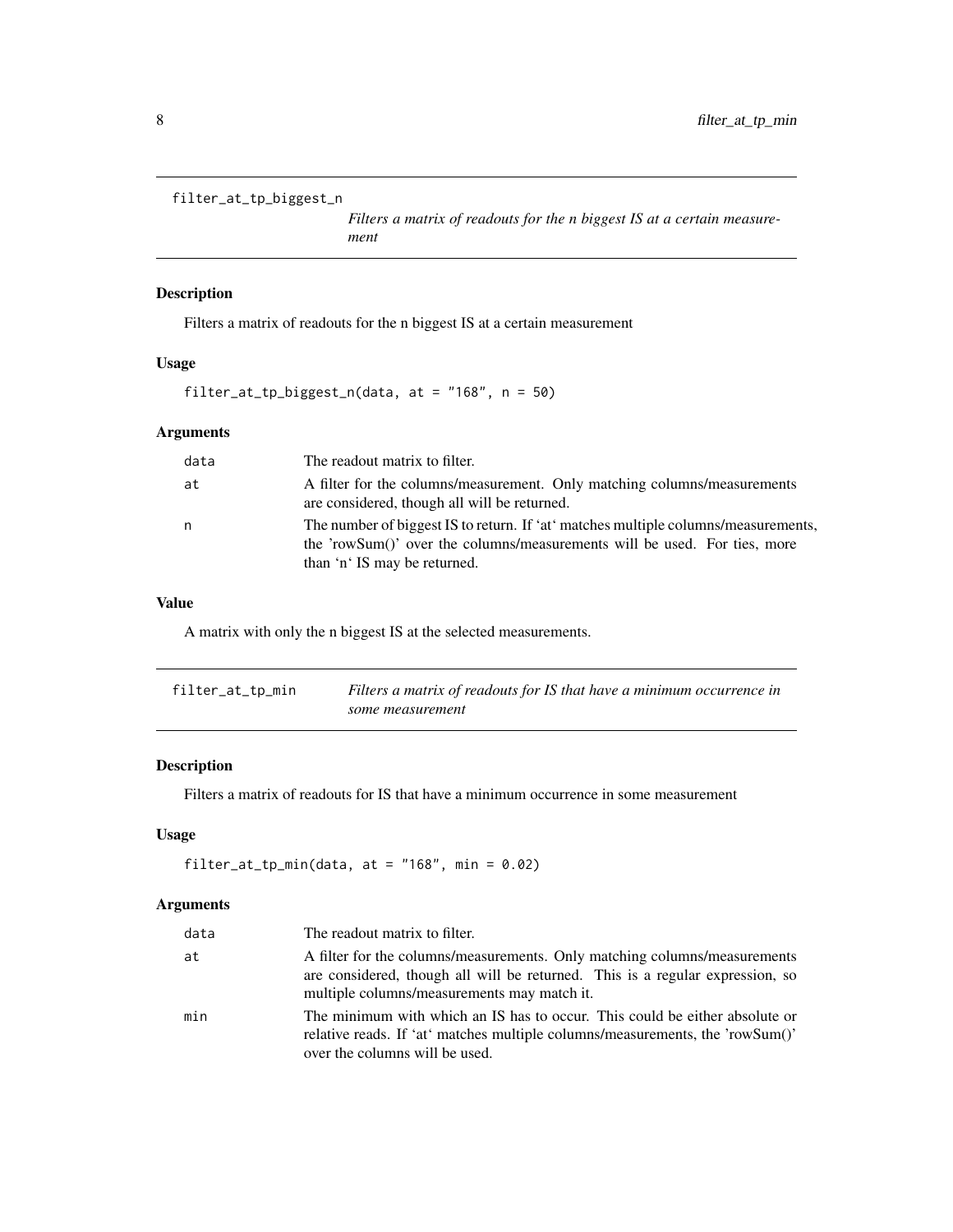<span id="page-8-0"></span>A matrix with only the IS that occur with a minimum at the selected measurements.

```
filter_combine_measurements
```
*Combines columns that have the same name. The columns are joined additively.*

### Description

Combines columns that have the same name. The columns are joined additively.

#### Usage

```
filter_combine_measurements(dat, pre_norm = TRUE, post_norm = TRUE)
```
#### Arguments

| dat       | The readout matrix to filter.                       |
|-----------|-----------------------------------------------------|
| pre_norm  | Whether to normalize columns before joining them.   |
| post_norm | Whether to normalize columns after they are joined. |

#### Value

A matrix in which columns that had the same name are added and (possibly) normalized.

| filter_is_names | Shortens the rownames of a readout matrix to the shortest distinct pre- |
|-----------------|-------------------------------------------------------------------------|
|                 |                                                                         |

#### Description

Shortens the rownames of a readout matrix to the shortest distinct prefix

### Usage

filter\_is\_names(dat, by = "[\_():]|[^\_():]\*")

| dat | The readout matrix for which the names should be filtered. |
|-----|------------------------------------------------------------|
| by  | The regexp used to split the names.                        |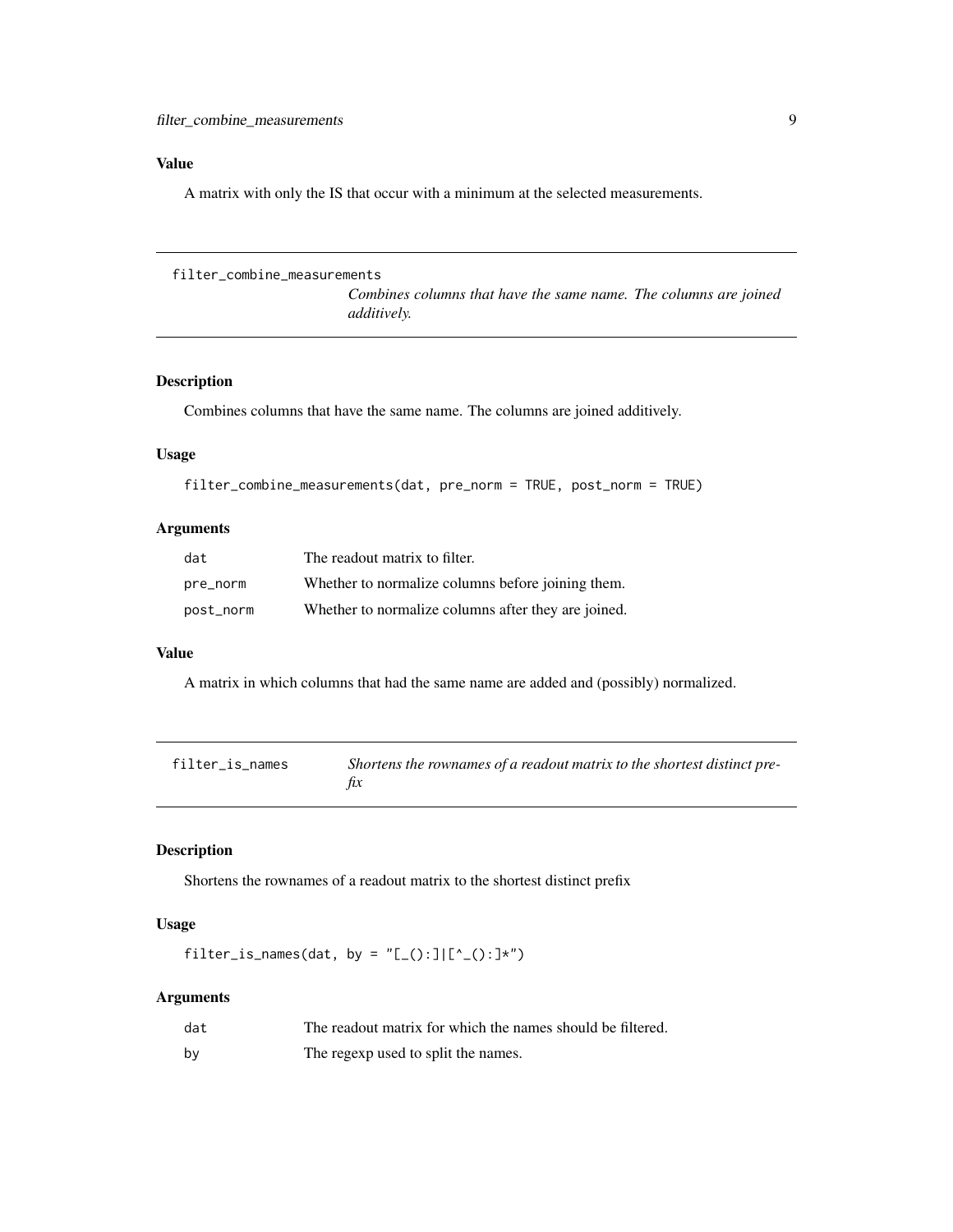<span id="page-9-0"></span>A matrix with the names filtered to the shortest unique prefix.

#### See Also

filter.names

filter\_match *Filters for columns containing a certain substring.*

#### Description

Filters for columns containing a certain substring.

#### Usage

```
filter_match(dat, match = "E2P11")
```
### Arguments

| dat   | The readout matrix to filter.          |
|-------|----------------------------------------|
| match | The substring that columns must match. |

#### Value

A readout matrix that only contains the columns whose names contain the substring.

```
filter_measurement_names
```
*Splits a vector of strings by a given regexp, selects and rearranges the parts and joins them again*

### Description

Splits a vector of strings by a given regexp, selects and rearranges the parts and joins them again

#### Usage

```
filter_measurement_names(dat, elems = c(1, 3), by = "_")
```

| dat   | The readout matrix to filter.                                                               |
|-------|---------------------------------------------------------------------------------------------|
| elems | The elements to select. They are rearrange in the order that is given via this<br>argument. |
| by    | The string used for splitting the names of the columns.                                     |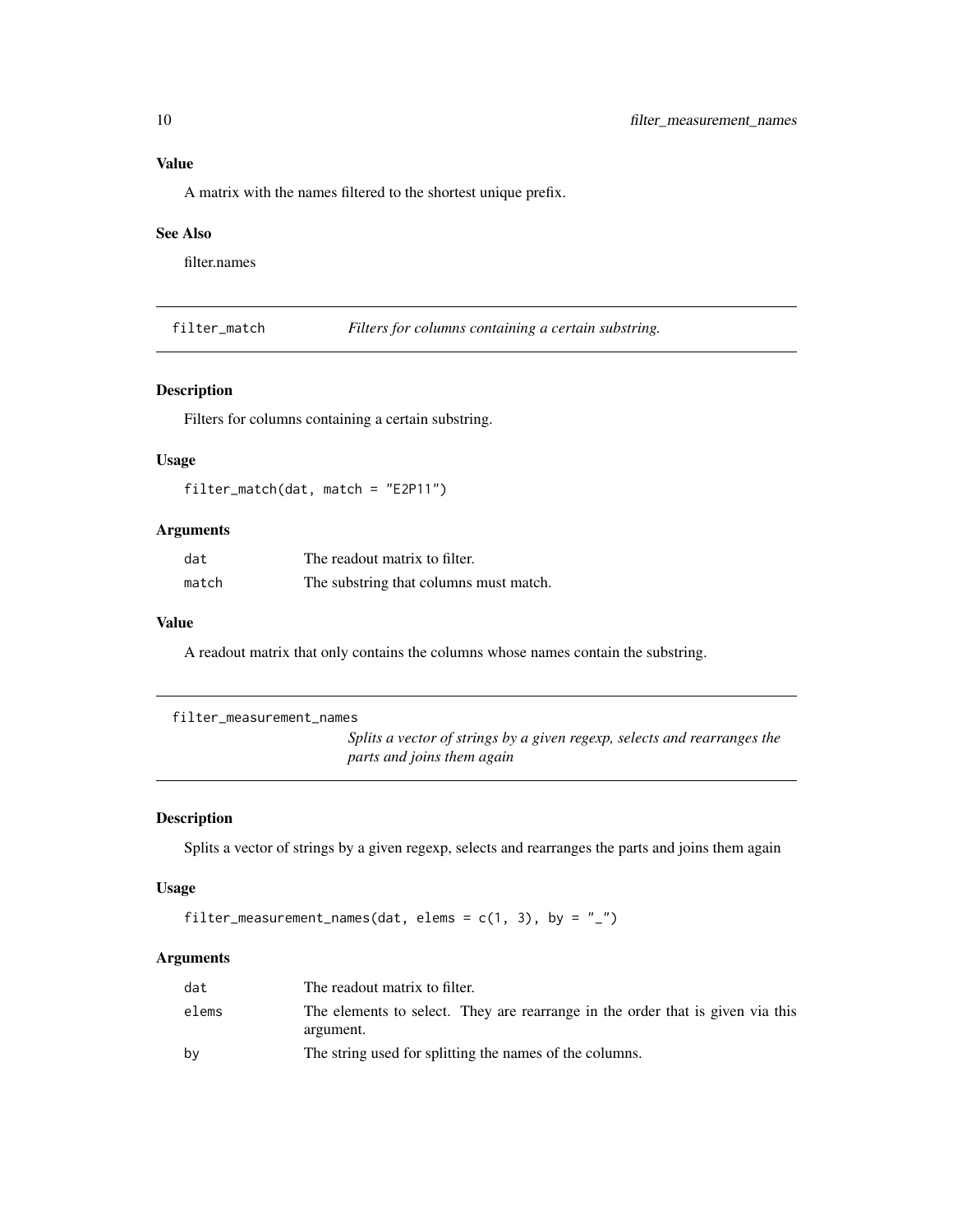### <span id="page-10-0"></span>filter\_names 11

### Value

A matrix where the names of the columns are split by the given string, rearranged and again joined by the string.

filter\_names *Filters a vector of names and returns the shortest common prefix.*

### Description

Filters a vector of names and returns the shortest common prefix.

#### Usage

filter\_names(names, by = " $[\_() : ] [`_() : ]*")$ 

### Arguments

| names | The vector of names to filter.                                                      |
|-------|-------------------------------------------------------------------------------------|
| bv    | A regexp that splits the string. The default filters by special characters. A split |
|       | by character can be achieved by using "." as the regexp.                            |

#### Value

The names shortened to the shortest prefix (in chunks defined by the regexp) where all names are unique.

filter\_nr\_tp\_min *Filters for a minimum number of time points/measurements*

#### Description

Filters for a minimum number of time points/measurements

#### Usage

```
filter_nr_tp_min(dat, min = 6)
```
### Arguments

| dat | The readout matrix to filter.                                             |
|-----|---------------------------------------------------------------------------|
| min | The minimum number of measurements where an IS needs to have a value that |
|     | is not $0$ or NA.                                                         |

### Value

A matrix with only ISs that have more than 'min' columns that are not 0 or NA.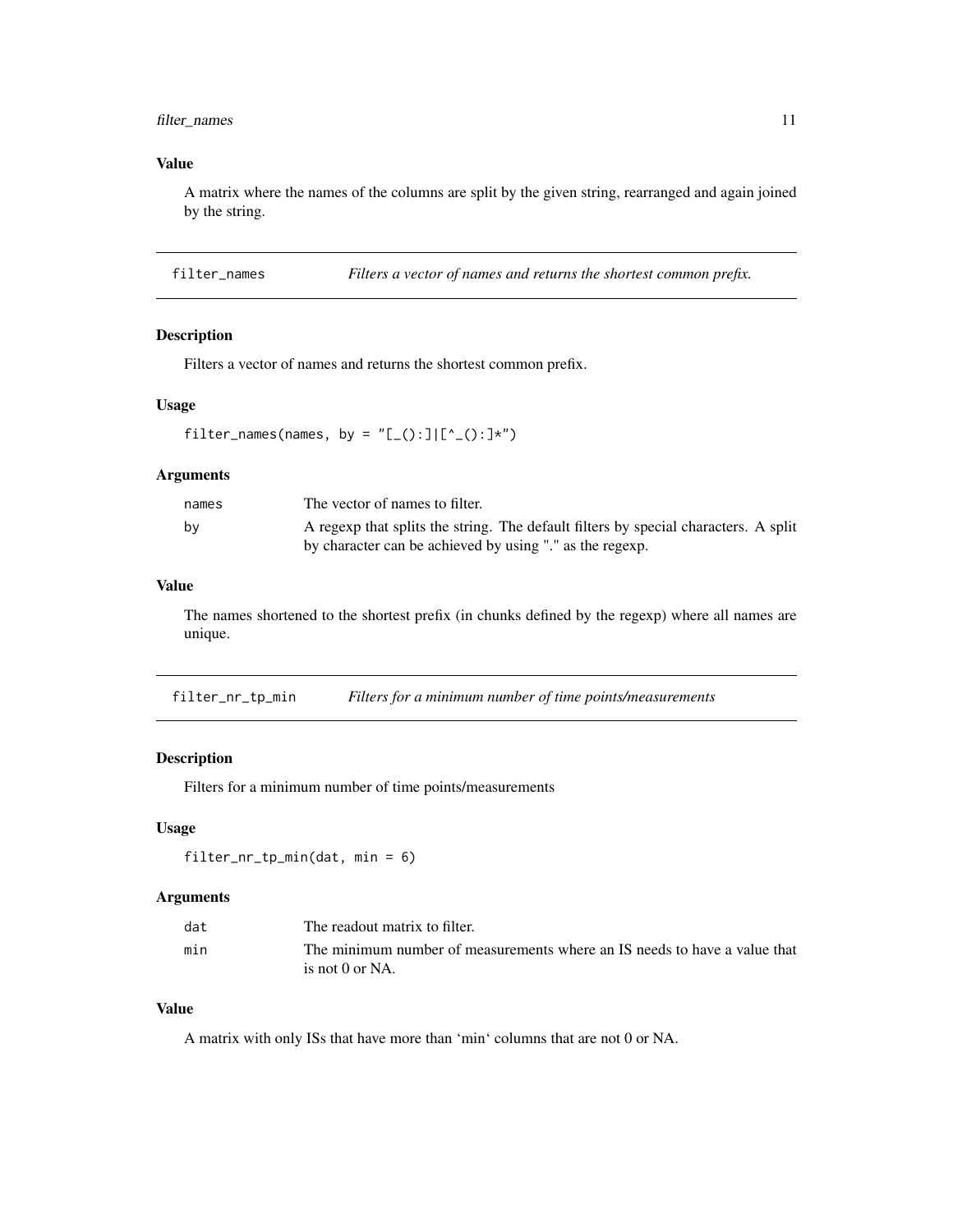<span id="page-11-0"></span>filter\_zero\_columns *Removes columns that only contain 0 or NA.*

### Description

Removes columns that only contain 0 or NA.

#### Usage

```
filter_zero_columns(dat)
```
#### Arguments

dat The readout matrix to filter.

#### Value

A matrix where columns that where only 0 or NA are filtered out.

filter\_zero\_rows *Removes rows that only contain 0 or NA.*

### Description

Removes rows that only contain 0 or NA.

#### Usage

```
filter_zero_rows(dat)
```
### Arguments

dat The readout matrix to filter.

#### Value

A matrix where rows that where only 0 or NA are filtered out.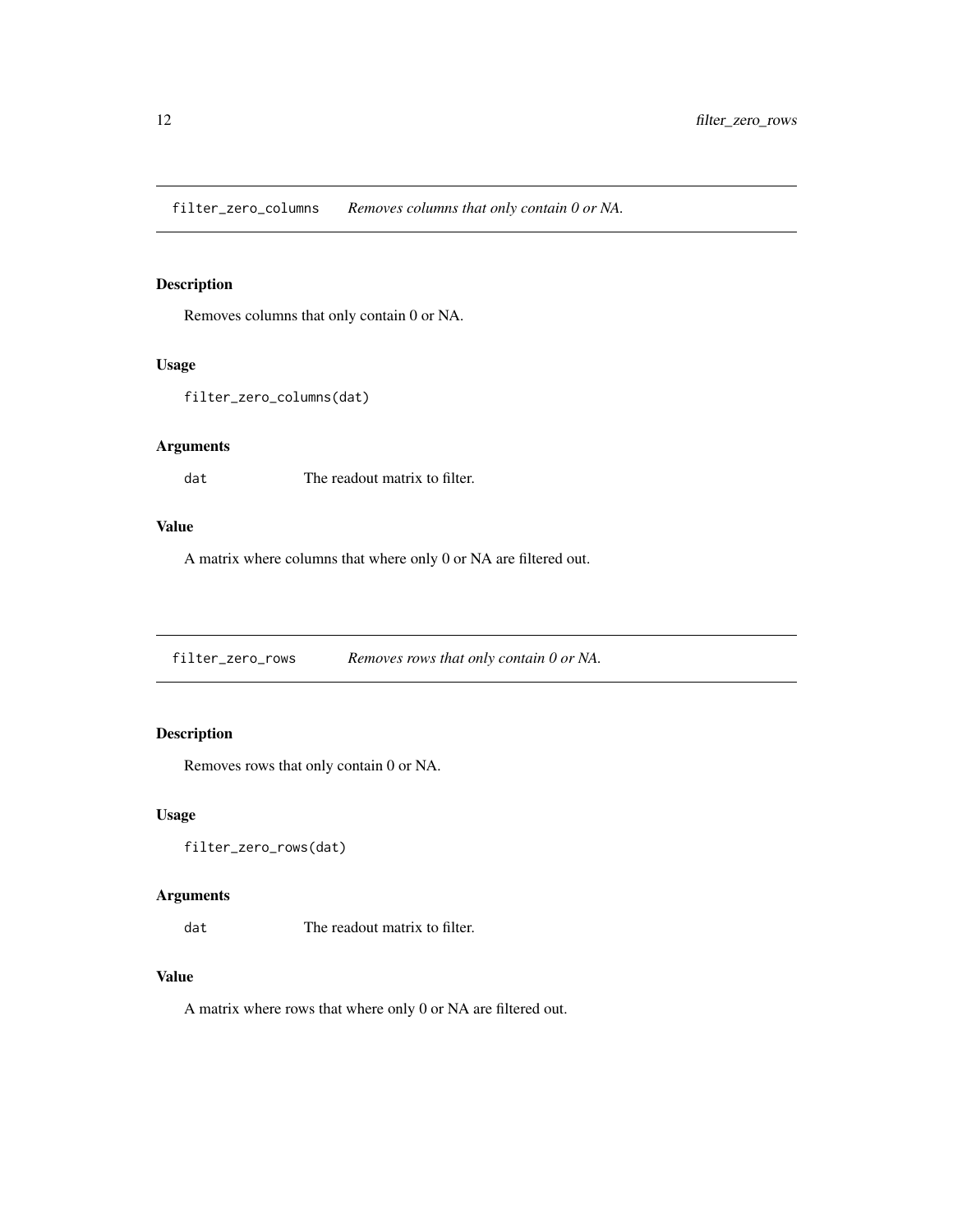<span id="page-12-0"></span>find\_best\_nr\_cluster *Finds the best number of clusters according to silhouette*

### Description

Finds the best number of clusters according to silhouette

### Usage

```
find_best_nr_cluster(
 data,
 sim,
 method_reconstruction = "kmedoids",
 method_evaluation = "silhouette",
 report = FALSE,parallel = FALSE,
 best = max,return_all = FALSE,
  ...
)
```
### Arguments

| data                  | The barcode data in a matrix.                                                                                |  |
|-----------------------|--------------------------------------------------------------------------------------------------------------|--|
| sim                   | A similarity matrix.                                                                                         |  |
| method reconstruction |                                                                                                              |  |
|                       | The clustering method to use.                                                                                |  |
| method_evaluation     |                                                                                                              |  |
|                       | The evaluation method to use.                                                                                |  |
| report                | Whether the current progress should be reported. Note that this will not work if<br>parallel is set to TRUE. |  |
| parallel              | Whether the clustering should be performed in parallel.                                                      |  |
| best                  | The method to use to determine the best clustering.                                                          |  |
| return all            | Whether to return the silhouette score for all clusterings.                                                  |  |
|                       | passed params to evaluating clustering                                                                       |  |
|                       |                                                                                                              |  |

### Value

The R<sup>^2</sup> value for rows is1 and is2 in matrix dat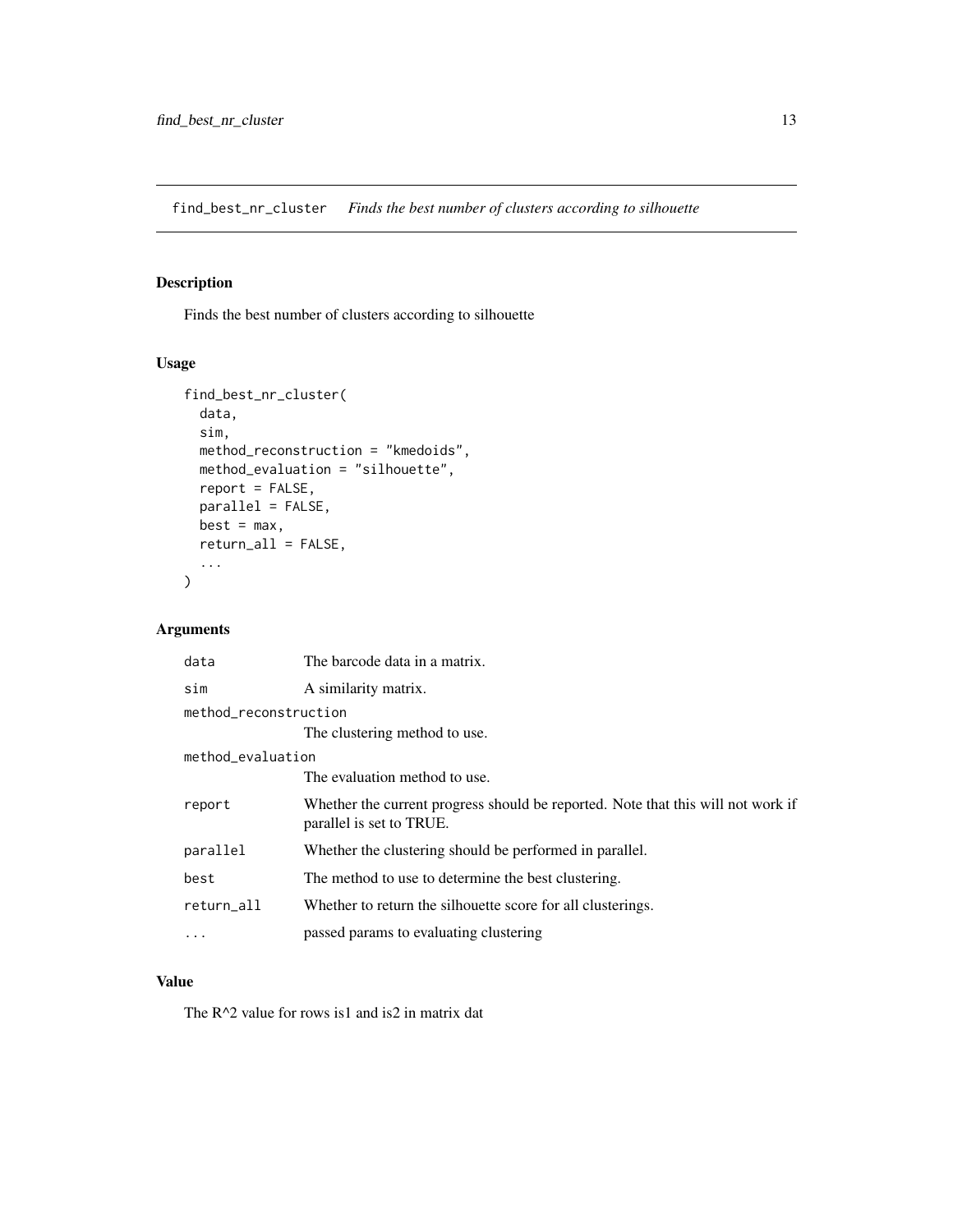<span id="page-13-0"></span>get\_similarity\_matrix *Generate a similarity matrix*

### Description

Generate a similarity matrix

### Usage

```
get_similarity_matrix(
 readouts,
 self = NULL,
 upper = TRUE,method = "rsquared",
 strategy = "atLeastOne",
 min_measures = 3L,
 post_norm = TRUE,
 parallel = FALSE
)
```
### Arguments

| readouts     | The readouts that are used to generate the similarity matrix                                                                                                                                                                        |
|--------------|-------------------------------------------------------------------------------------------------------------------------------------------------------------------------------------------------------------------------------------|
| self         | Values to set on the diagonal of the matrix. If NULL, the values that are returned<br>by the method are used.                                                                                                                       |
| upper        | Only used with "rsquared". If TRUE, generates the upper triangle.                                                                                                                                                                   |
| method       | The method to use as a string. Possible values for the string are "raguared" and<br>any method that is accepted by stats::dist. In case of stats::dist we are using the<br>change in the values over time / compartments (columns). |
| strategy     | Defines the strategy how to treat $0 / NA$ values. Considering a pair (two lines),<br>**atLeastOne** ignores all columns, where both are 0. **all** takes all mea-<br>sures into account, independent whether they are 0 or not.    |
| min_measures | Minimum number of measures to compare two integration sites (rows). If there<br>are less measures, the similarity entry is NA.                                                                                                      |
| post_norm    | Normalize the similarity matrix to $[0,1]$ scale.                                                                                                                                                                                   |
| parallel     | Whether parallelism should be used. Number of cores is set by option mc.cores.<br>If unset, parallel::detectCores is used.                                                                                                          |

### Value

A similarity matrix.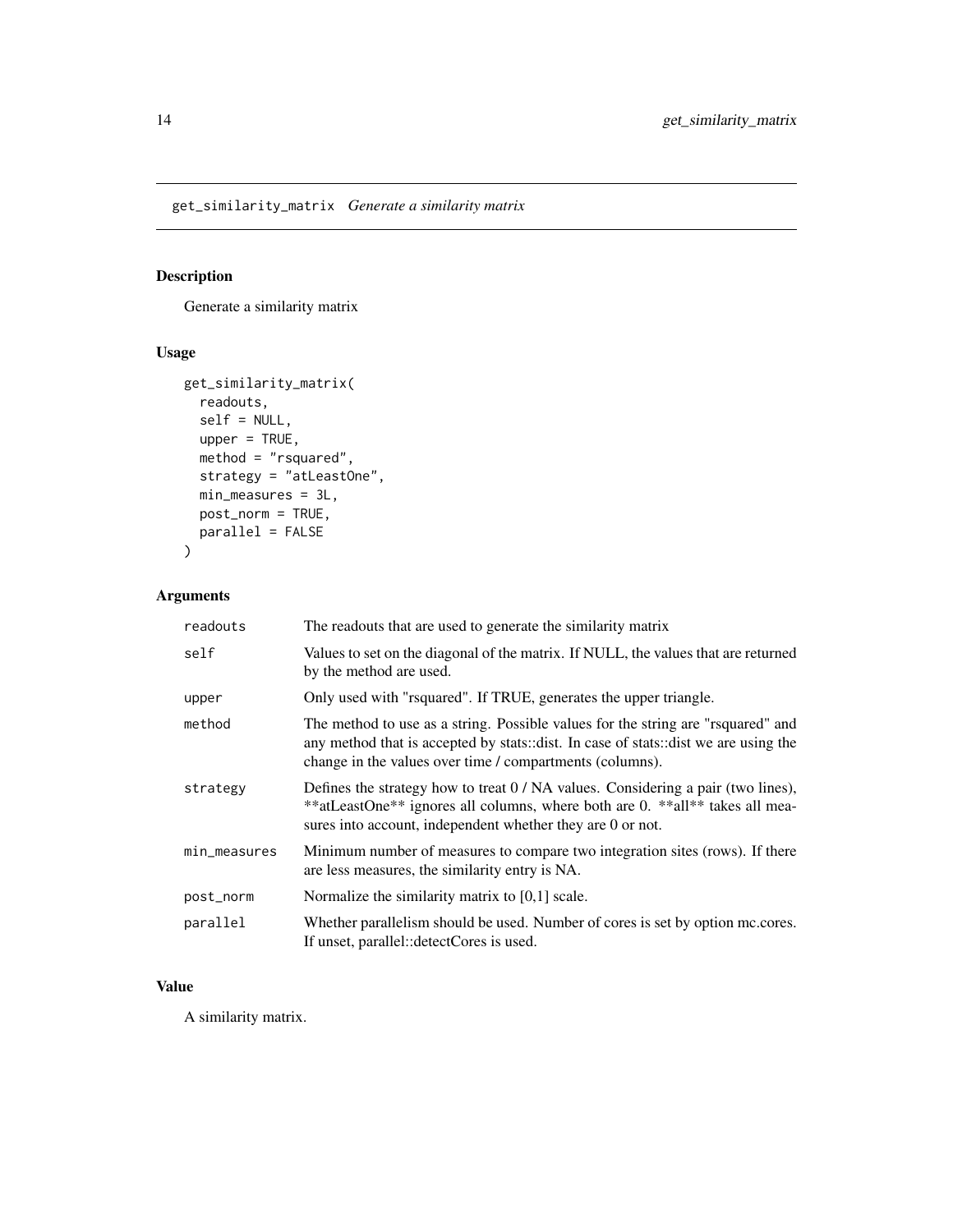<span id="page-14-0"></span>ggplot\_colors *Get the default ggplot color palette or a color palette based on the ggplot palette, but with sub-colors that differ in their luminance*

#### Description

This is an adapted version of https://stackoverflow.com/a/8197703

#### Usage

```
ggplot_{colors}(n = 6, h = c(0, 360) + 15, l = c(65, 65))
```
#### Arguments

|  | The number of colors in the color palette. If 'n' is a vector, get a color palette,    |
|--|----------------------------------------------------------------------------------------|
|  | that has 'length(n)' different base colors. For each item in n, the actual colors      |
|  | are equally spaced on in the luminance range 'l' between the upper and lower<br>value. |
|  | The hue range.                                                                         |
|  | A vector of length 2 that describes the luminance range                                |

### Value

A vector of 'sum(n)' colors strings

lineplot\_split\_clone *Show line plots of all integration sites over time, split into facets by their respective clone.*

### Description

Show line plots of all integration sites over time, split into facets by their respective clone.

### Usage

```
lineplot_split_clone(
 bd,
  rec,
  order = NULL,
 mapping = NULL,sim = NULL,silhouette_values = !is.null(sim),
  singletons = TRUE,
  zero_values = TRUE
)
```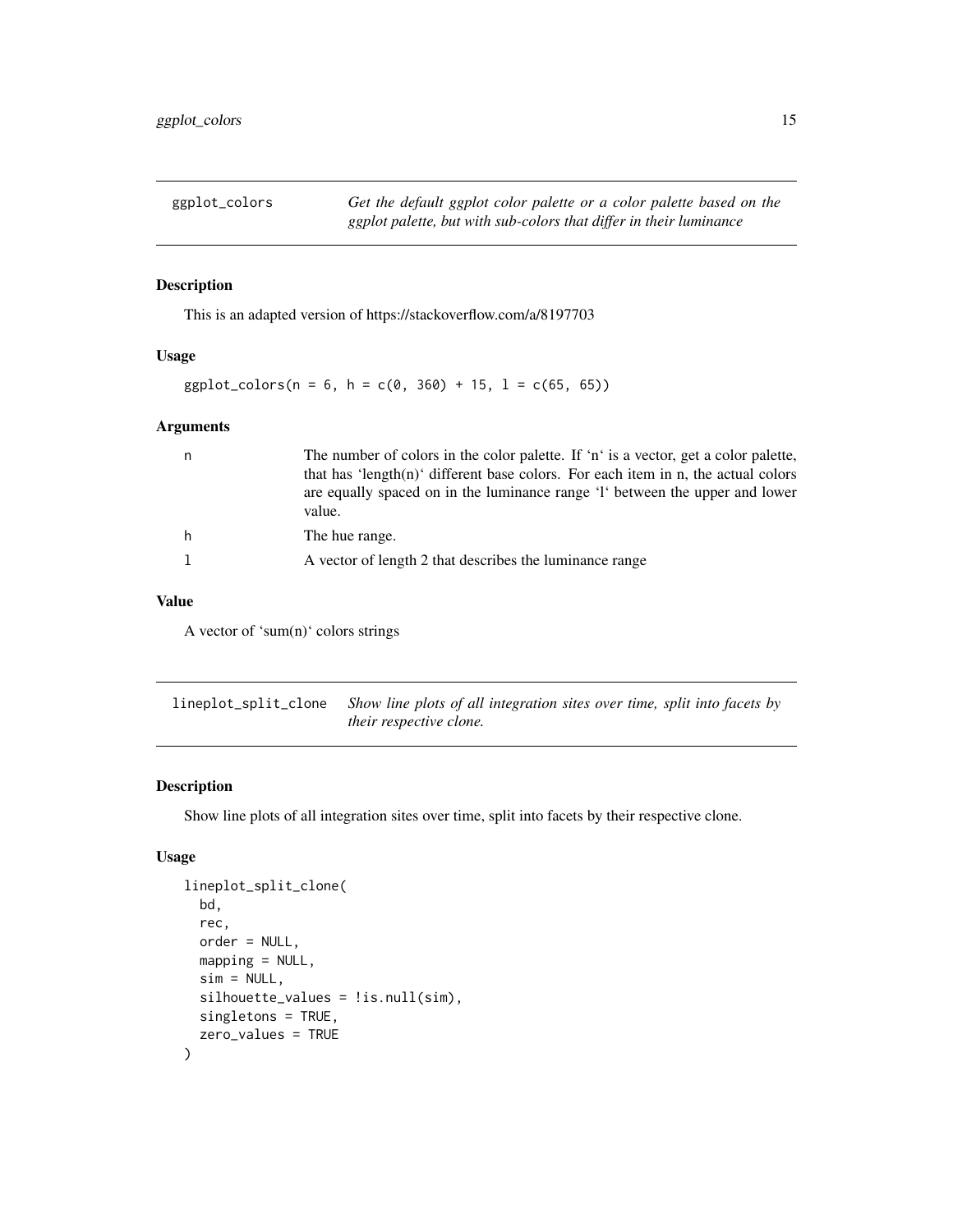### <span id="page-15-0"></span>Arguments

| bd                | The readouts of the integration sites over time.                                                                                                                                                       |  |
|-------------------|--------------------------------------------------------------------------------------------------------------------------------------------------------------------------------------------------------|--|
| rec               | A matrix with columns "IS" and "Clone", that describes for each integration site,<br>which clone it belongs to.                                                                                        |  |
| order             | Integration site names will be converted to a factor. This allows to give the order<br>for this factor, as it influences the order in which the lines are drawn.                                       |  |
| mapping           | A ggplot2 aesthetics mapping that will be merged with the aesthetics used by<br>this plot.                                                                                                             |  |
| sim               | A similarity matrix giving the similarities for each pair of integration sites. Used<br>if 'silhouette values' is 'TRUE' to calculate the silhouette score.                                            |  |
| silhouette_values |                                                                                                                                                                                                        |  |
|                   | A boolean value that determines whether the silhouette values for each clone<br>should be calculated and added to the facet labels. Requires 'sim' to be present.                                      |  |
| singletons        | Whether to show clones that only have a single integration site.                                                                                                                                       |  |
| zero_values       | How to handle values that are zero. If 'TRUE', they remain zero and subse-<br>quently, a the measurement the line drops to zero. If 'FALSE', the values are<br>removed and a gap in the line is shown. |  |

normalize\_timecourse *Normalizes a time course using a given mapping from integration sites to clones.*

### Description

Each integration site is replaced by its clone. The size of the clone is adjusted to be the mean size of the integration sites within it. For integration sites that are not mentioned in 'rec', we adjust by the average number of integration sites per clone.

#### Usage

```
normalize_timecourse(readouts, rec, rec_first = FALSE, reduce_clones = TRUE)
```
### Arguments

| readouts      | The integration site readouts to adjust.                                                 |
|---------------|------------------------------------------------------------------------------------------|
| rec           | A matrix with columns "IS" and "Clone" that assigns each integration site to a<br>clone. |
| rec_first     | Whether the clones should be put in the first rows of the resulting time course.         |
| reduce_clones | Whether to represent the integration sites by their respective clone.                    |

### Value

The adjusted time course.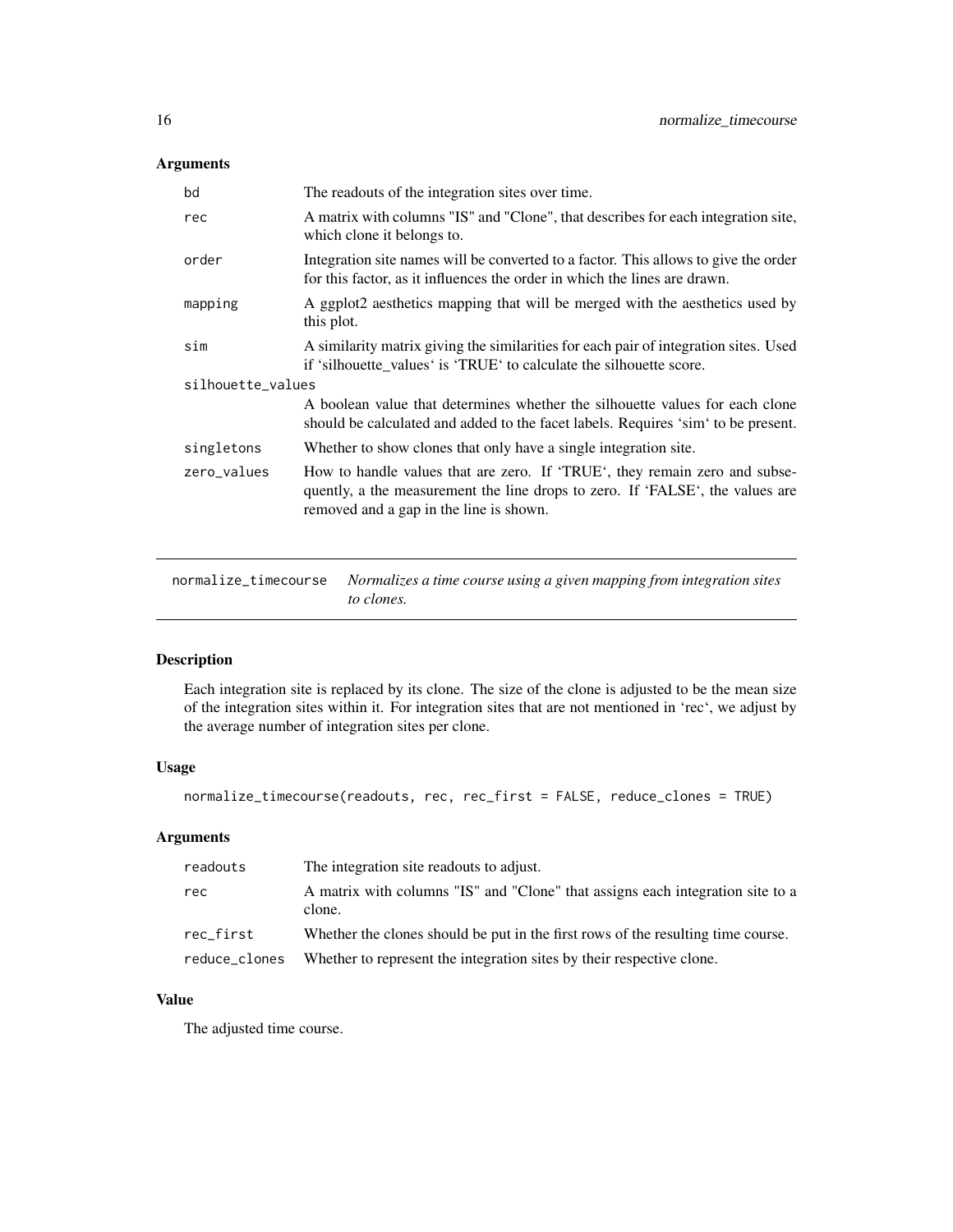<span id="page-16-0"></span>plot.clusterObj *Plots the clustering based on a clustering object*

### Description

Plots the clustering based on a clustering object

### Usage

```
## S3 method for class 'clusterObj'
plot(x, ...)
```
### Arguments

|   | The clustering object.         |
|---|--------------------------------|
| . | Further arguments are ignored. |

### Value

A ggplot object, which can be used to further individualize or to plot directly.

plot.ISSimilarity *Plots the similarity of integration sites*

### Description

Plots the similarity of integration sites

#### Usage

```
## S3 method for class 'ISSimilarity'
plot(x, na.rm = TRUE, ...)
```
### Arguments

| x                       | The matrix that holds the similarity values    |
|-------------------------|------------------------------------------------|
| na.rm                   | whether NA values should be deleted beforehand |
| $\cdot$ $\cdot$ $\cdot$ | Further arguments are ignored.                 |

### Value

A ggplot object, which can be used to further individualize or to plot directly.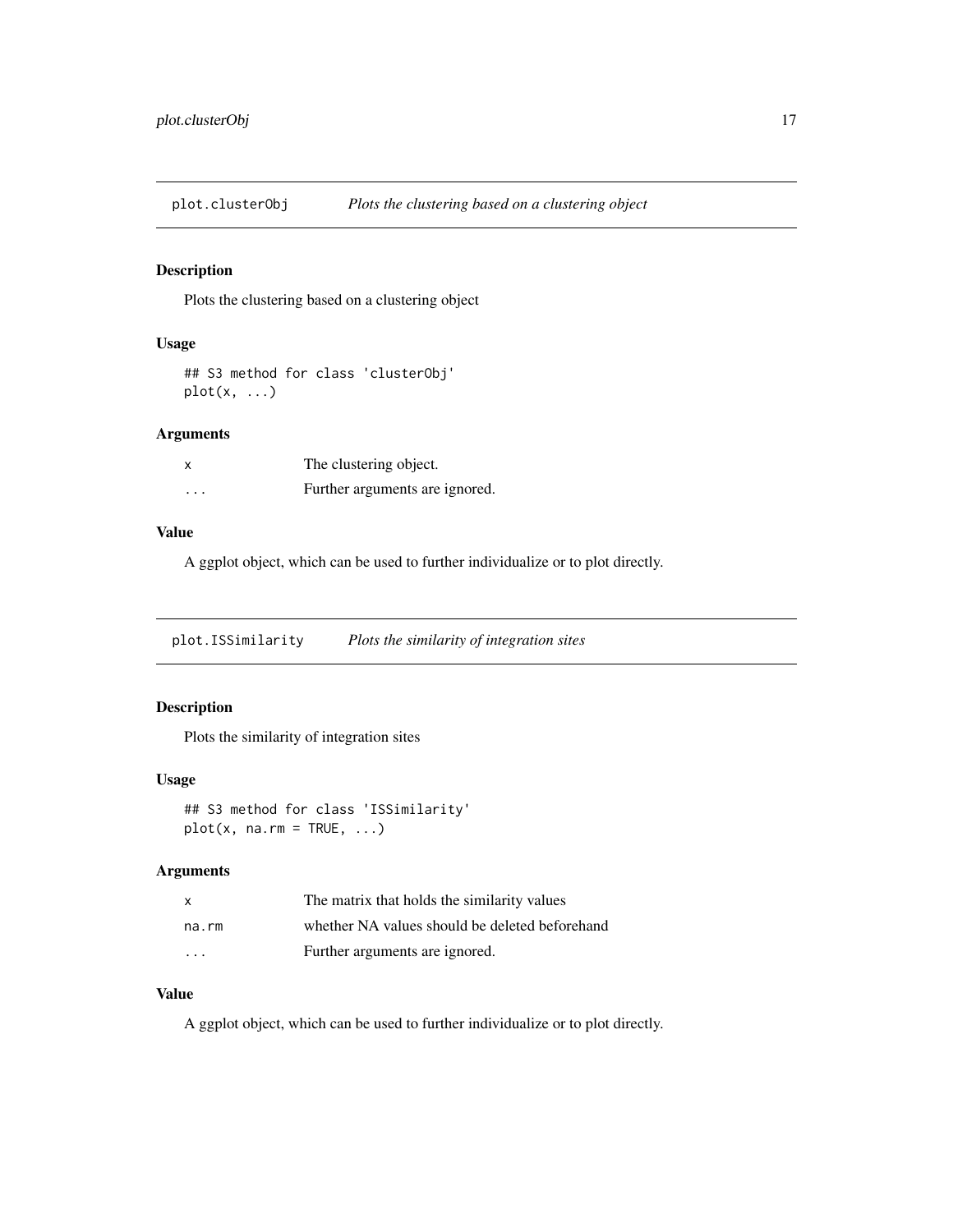<span id="page-17-0"></span>

### Description

Plots time series data, which consists of multiple measurements over time / place (cols) of different clones / integration sites (rows).

#### Usage

## S3 method for class 'timeseries' plot(x, ...)

#### Arguments

|   | The data to plot.              |
|---|--------------------------------|
| . | Further arguments are ignored. |

#### Value

A ggplot object, which can be used to further individualize or to plot directly.

| plot_rsquare | Plots $R^2$ of two integration sites |  |
|--------------|--------------------------------------|--|
|--------------|--------------------------------------|--|

### Description

Plots R<sup>^2</sup> of two integration sites

#### Usage

plot\_rsquare(dat, is1, is2)

#### Arguments

| dat | The matrix that holds the values |
|-----|----------------------------------|
| is1 | The name of the first row        |
| is2 | The name of the second row       |

### Value

A ggplot object, which can be used to further individualize or to plot directly.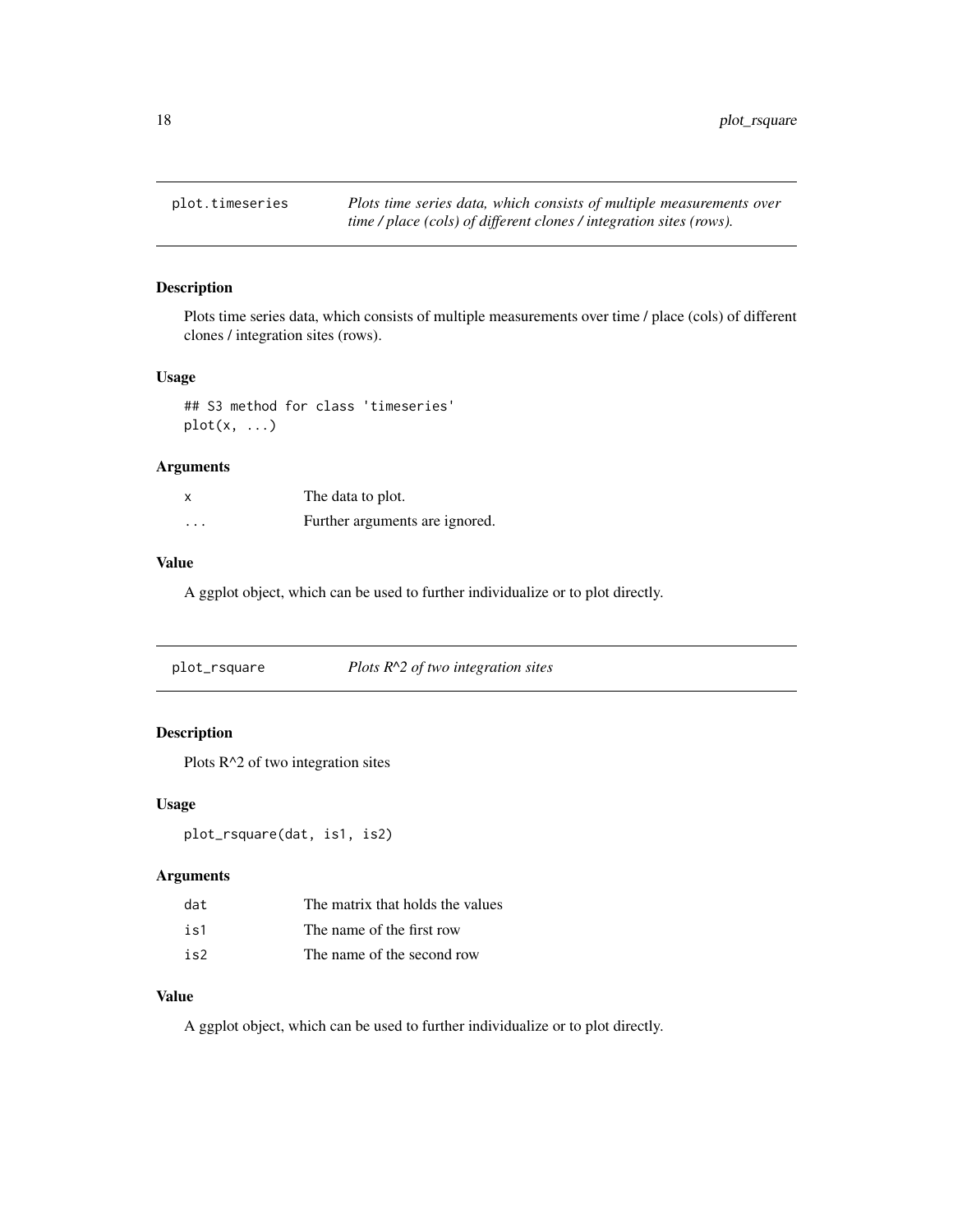<span id="page-18-0"></span>

### Description

Apply a clustering algorithm to a given time course.

#### Usage

```
reconstruct(
  readouts,
  target_communities,
 method = "kmedoids",
 sim = MultIS::get_similarity_matrix(readouts = readouts, upper = TRUE),
  cluster_obj = FALSE
)
```
#### Arguments

| readouts           | The time course for which to find clusters.                                        |
|--------------------|------------------------------------------------------------------------------------|
| target_communities |                                                                                    |
|                    | The number of clusters to cluster for.                                             |
| method             | Either "kmedoids", "kmeans" or any string permitted as a method for stats::helust. |
| sim                | A similarity matrix used with all methods except "kmeans".                         |
| cluster_obi        | If TRUE, a clusterObject with the readouts, similarity and clustering is returned. |

#### Value

A matrix with two columns: "Clone" and "IS" or if cluster\_obj = TRUE a cluster object, which can be used to plot the clustering.

reconstruct\_kmedoid *Calculate the k-medoids clustering for a given time course.*

#### Description

Calculate the k-medoids clustering for a given time course.

### Usage

```
reconstruct_kmedoid(
  readouts,
  target_communities,
 sim = MultIS::get_similarity_matrix(readouts = readouts, self = 0, upper = TRUE)
)
```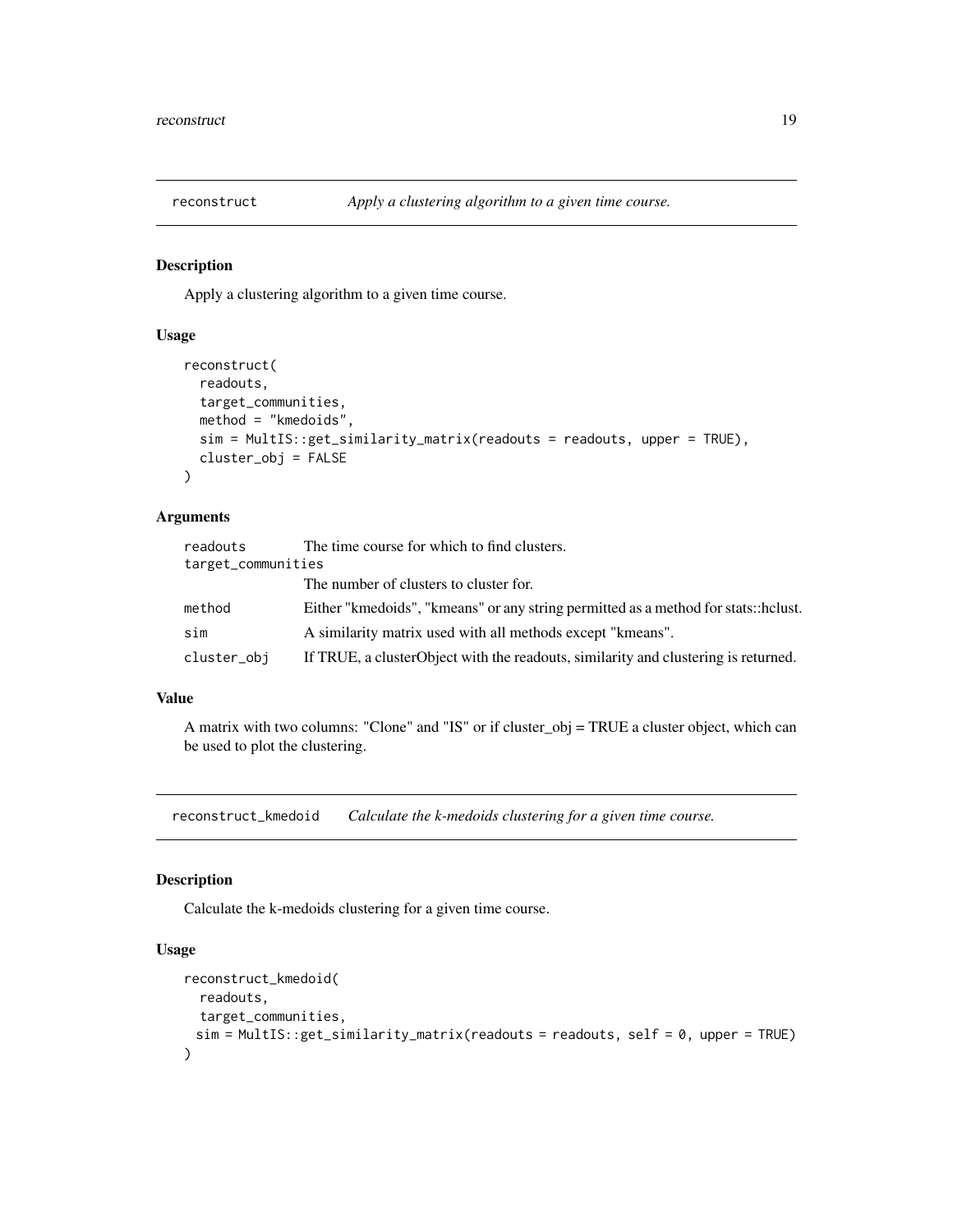### <span id="page-19-0"></span>Arguments

| readouts           | The time course for which to find clusters. |
|--------------------|---------------------------------------------|
| target_communities |                                             |
|                    | The number of clusters to cluster for.      |
| sim                | A similarity matrix for the time course.    |

### Value

A matrix with two columns: "Clone" and "IS".

reconstruct\_recursive *Apply a clustering algorithm recursively to a given time course.*

### Description

Apply a clustering algorithm recursively to a given time course.

### Usage

```
reconstruct_recursive(
 readouts,
 method = "kmedoids",
 sim = MultIS::get_similarity_matrix(readouts = readouts, upper = TRUE),
  split_similarity = 0.7,
  combine_similarity = 0.9,
 use_silhouette = TRUE,
 cluster_obj = FALSE
\mathcal{L}
```

| readouts           | The time course for which to find clusters.                                                                                                                                 |  |
|--------------------|-----------------------------------------------------------------------------------------------------------------------------------------------------------------------------|--|
| method             | Either "kmedoids", "kmeans" or any string permitted as a method for stats::helust.                                                                                          |  |
| sim                | A similarity matrix used with all methods except "kmeans".                                                                                                                  |  |
| split_similarity   |                                                                                                                                                                             |  |
|                    | Similarity Threshold. If any two elements within a cluster are below this thresh-<br>old, another split is initiated.                                                       |  |
| combine_similarity |                                                                                                                                                                             |  |
|                    | After Splitting, a combination phase is activated. If any two elements between<br>two clusters have a similarity higher than this threshold, the cluster are com-<br>bined. |  |
|                    | use_silhouette If TRUE, silhouette is used to define number of cluster during splitting, other-<br>wise cluster are always split into two new clusters.                     |  |
| cluster_obj        | If TRUE, a cluster Object with the readouts, similarity and clustering is returned.                                                                                         |  |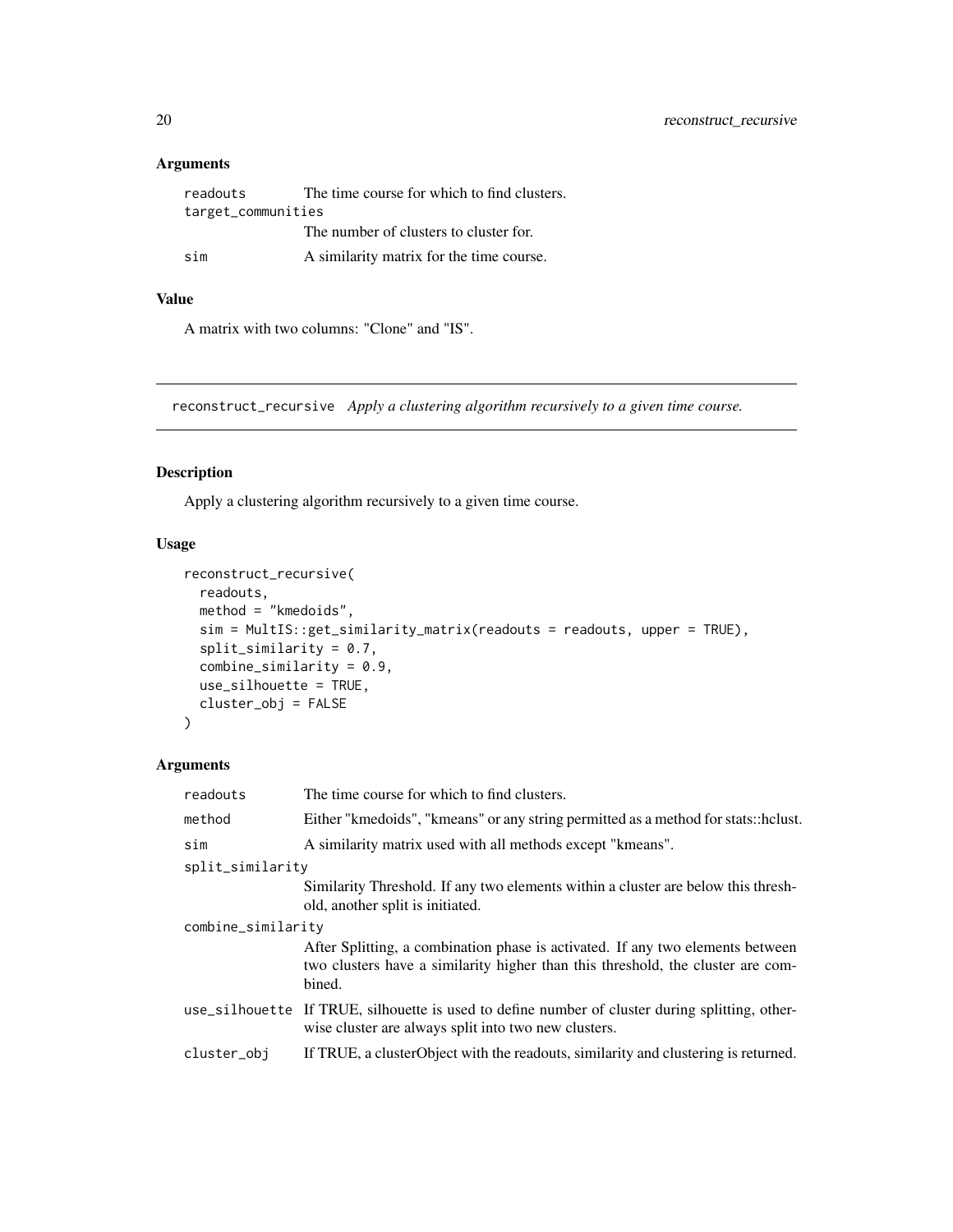<span id="page-20-0"></span>A matrix with two columns: "Clone" and "IS" or if cluster\_obj = TRUE a cluster object, which can be used to plot the clustering.

weighted\_spring\_model *Plot the relationship of integration sites as a graph.*

### Description

Integration sites will be represented as nodes in the graph, while their mutual similarity is indicated by the line size and opaqueness of the lines between them.

### Usage

```
weighted_spring_model(
  readouts,
 mapping,
 gt,
 sim = get_similarity_matrix(readouts, self = NA, upper = FALSE, parallel = FALSE),
  rec\_pal = NULL,clone_pal = NULL,
 line_color = "#009900FF",
  seed = 4711L
)
```
#### Arguments

| readouts   | The integration site readouts that this spring model is based on.                                                                 |
|------------|-----------------------------------------------------------------------------------------------------------------------------------|
| mapping    | The reconstructed mapping from clones to integration sites. This is represented<br>as a matrix with two columns "IS" and "Clone". |
| gt         | The ground truth mapping from clones to integration sites, if available. Same<br>structure as 'mapping'.                          |
| sim        | The similarity matrix holding the similarities between all integration sites.                                                     |
| rec_pal    | A named vector color palette holding colors for each integration site. Will be<br>used as the fill color for the nodes.           |
| clone_pal  | A named vector color palette holding colors for each integration site. Will be<br>used as the line color for the nodes.           |
| line_color | The line color to use for the edges of the graph.                                                                                 |
| seed       | A seed that will be set using 'set.seed()' to ensure consistent behaviour with the<br>layout that is provided by 'igraph'.        |

### Value

A ggplot object that contains the generated graph.